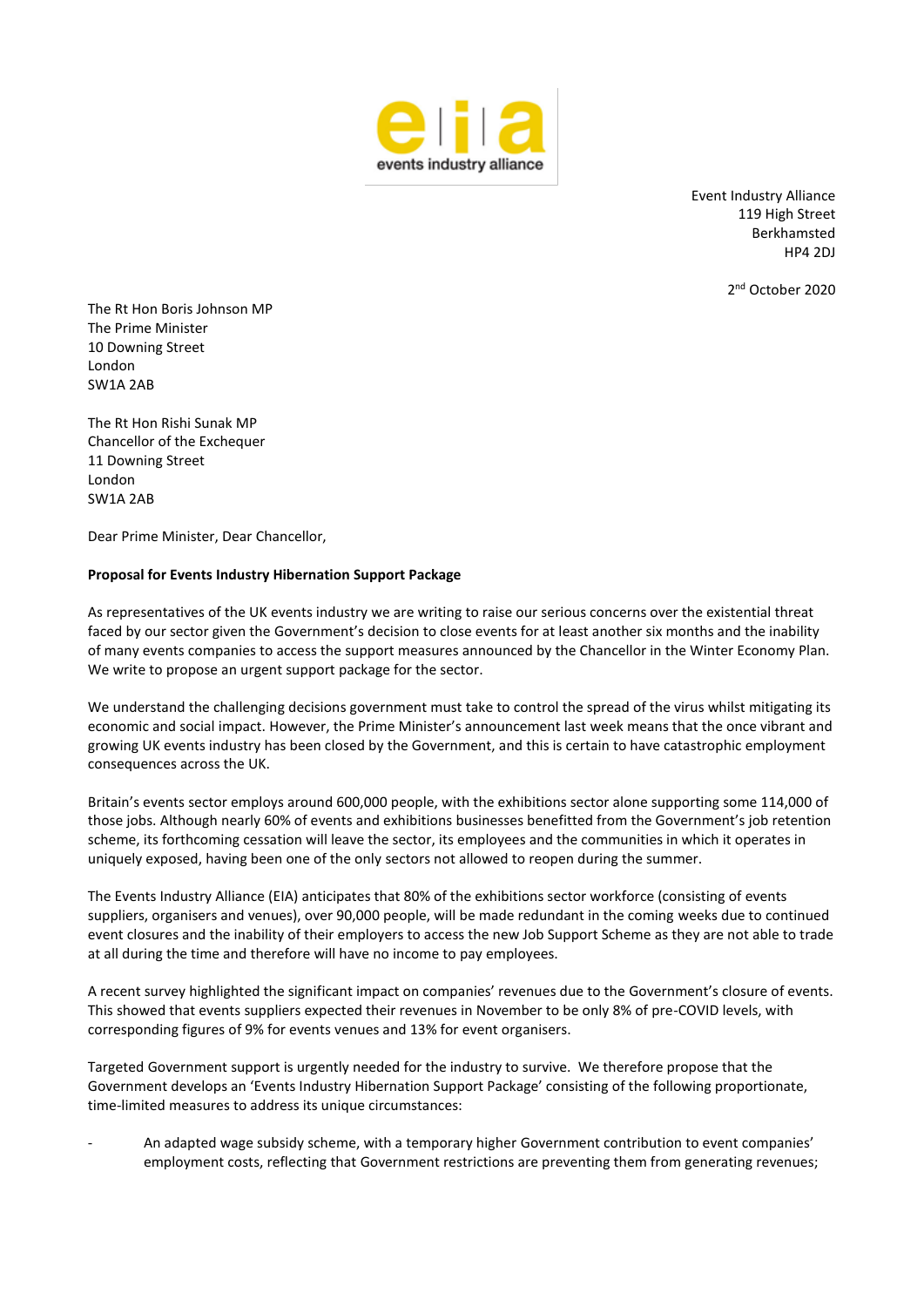- A regular review process with clear criteria and industry involvement to assess the ability of COVID-secure events to resume at a future date. This would enable both for companies in the sector to prepare for a resumption of events and for temporary Government support measures to be tapered off as the sector is reopened and starts to generate revenues, which it is confident of doing; and,
- An enhanced grant and loan scheme offered to companies in the sector whilst it remains closed by the Government.

The support package would be time-limited and would be entirely contingent on the sector not being able to trade. The support should be offered on an opt-in basis, with the most severely impacted companies applying for additional employment cost contributions and/or grants or loans.

The sector stands ready to provide the Government with any information it would need to develop and define the scope of these and any other measures.

We are not an unviable sector and simply require support to survive until the time is right to resume events, at which point we can return to our role of driving growth in the wider economy. Before COVID-19, the events industry was a vibrant, growing sector; contributing some £70bn of economic impact to the UK, with trade shows and consumer exhibitions some £11bn. The sector also supports a further 180,000 businesses, many of whom are SMEs, who rely on exhibitions and events to meet customers and generate sales across every market and industry sector.

The sector is also a vital contributor to the UK's economic competitiveness, and acts as the UK's shop window to the world, enabling companies from a wide range of sectors to meet prospective customers, generating sales and driving UK exports. International competitors such as France and Germany recognise the vital contribution their events industries make to their own economies and have taken steps to permit COVID-secure events to continue. These and other countries are also providing more targeted support to help their events sectors get though these tough times. This is a highly mobile sector and the UK faces fierce international competition.

We remain confident that UK exhibitions can take place safely when the time is right to resume them with the robust health and safety measures already successfully demonstrated in the recent pilot. We have welcomed the engagement we have had with the Secretary of State for Culture, Media and Sport on the steps the sector will be able to take to control the environments we create as 'organised gatherings' through a risk assessed approach, including (but not limited to) sophisticated track and trace measures to ensure public safety is maintained, and we look forward to continuing that dialogue.

However, vital parts of the ecosystem needed to resume events in the UK will cease to exist in the coming weeks, with catastrophic employment consequences, if targeted Government action is not taken now.

We hope that you will look favourably on this proposal and we and our teams stand ready to work with your officials to develop this proposed package of sector support measures.

Yours sincerely,

Association of Event Organisers, Association of Event Venues, Event Supplier & Services Association & 334 Member Organisations (overleaf)

CC:

Alok Sharma, Secretary of State for Business, Energy and Industrial Strategy Oliver Dowden, Secretary of State for Culture, Media and Sport

> **Events Industry Alliance Limited** 119 High Street, Berkhamsted, Hertfordshire, HP4 2DJ Tel: 01442 873331 Registered in England 5645859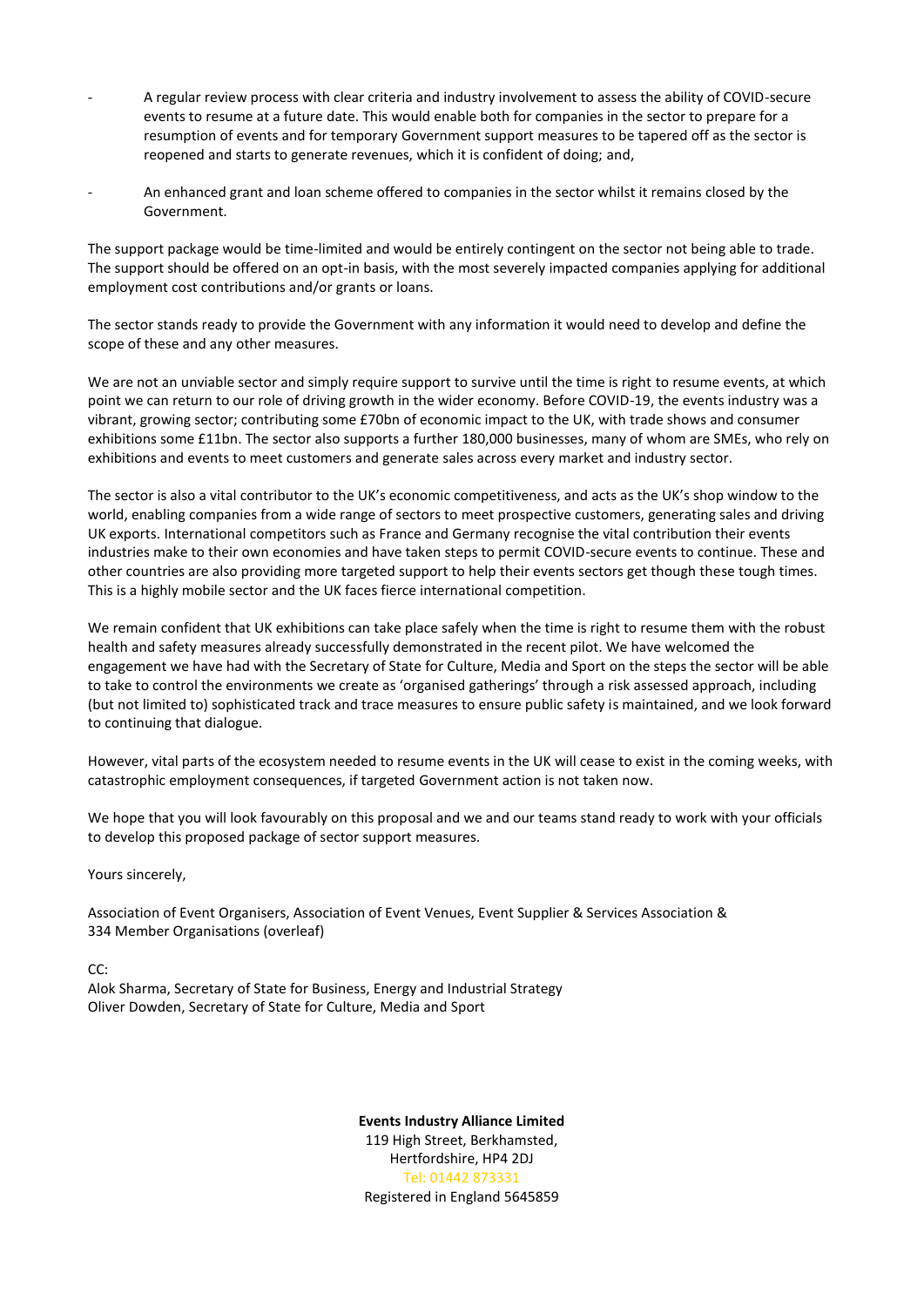2 Heads Global Design Ltd **Immediate Media Co.** 4D Design & Display Ltd Incendo Europe Ltd 73 Media Ltd Indalo International Ltd A1 Event & Exhibition Cleaners Ltd Index Group Aboveline Ltd **InEvexco** Ltd Abraxys Ltd **Infinity Colour Ltd** ACC Liverpool and the contract of the contract of the limit of the limit of the limit of the limit of the limit of the limit of the limit of the limit of the limit of the limit of the limit of the limit of the limit of the ADD Enterprise **Informa Markets** Informa Markets Agility Logistics Ltd Information Technology Rentals Ltd Aim Exhibitions Ltd Inovent Exhibitions Ltd Alfa Display And Design Ltd Inside Events Ltd AMI INTERFACE UK LTD AMP Events **Interlink Design and Display Ltd** Anti Copying in Design Ltd (Acid) **International Lifting & Shipping** International Lifting & Shipping Apex.co.uk and the manufacture of the Manufacture of the Manufacture of the Manufacture of the Manufacture of the Manufacture of the Manufacture of the Manufacture of the Manufacture of the Manufacture of the Manufacture o ASP Jungheinrich UK Limited Aspect Exhibitions **Kent Event Centre** ATD Electrical Ltd **Korten Ltd** Korten Ltd attend2IT and the state of the state of the state of the state of the state of the state of the state of the state of the state of the state of the state of the state of the state of the state of the state of the state of Aztec Event Services Ltd **KRM Safety Management Ltd** KRM Safety Management Ltd Backstage Hospitality Service UK Ltd Kudos Exhibitions Ltd Bang on Ltd **L** C Events Ltd **L** C Events Ltd **L** Bauer Media - B2B & Transport Leach Impact BCD M&E - Accommodation Services Leading Edge Design Beazley Group **Level 29 (t/a Gleanin)** beMatrix UK Ltd Limelight Bill Bowden Event Logistics Ltd LIVEBUZZ Bill Moule & Sons Ltd **LIVEBUZZ** BJA Design and Exhibitions Ltd MA Exhibitions Blue Hedgehog Displays Ltd Mack Brooks Exhibitions Ltd Mack Brooks Exhibitions Ltd Borough Bench Media Ltd Mac Mateur Maelstrom Event Solutions Limited Bournemouth International Centre Manchester Central Brand Events **Markey Coffee Communication** Brand Saints Ltd **Mash Media Group Ltd** Mash Media Group Ltd Bray Leino Events **Mash Media Services** Ltd Briggs Equipment UK Ltd Media 10 Limited Brintex Ltd MediaCo Ltd British Toy & Hobby Association Mems International Broadway Events **Messe Frankfurt UK LTD** BtoB Events ltd Millbrook Events Business Design Centre **Mind Body & Spirit** Mind Body & Spirit CBRE Managed Services Ltd **Modex Exhibitions** CBRE Managed Services Ltd CC Exhibitions Ltd **Montgomery Group** Montgomery Group CDI UK | Clements & Street Moore Kingston Smith CEVA Showfreight **Moore People** CFH Solutions Ltd NAEC Stoneleigh Charles Twite & Co Ltd Nest Studios

Aluvision NV **Insite Marketing Solutions Limited/Insite Graphics** Insite Marketing Solutions Limited/Insite Graphics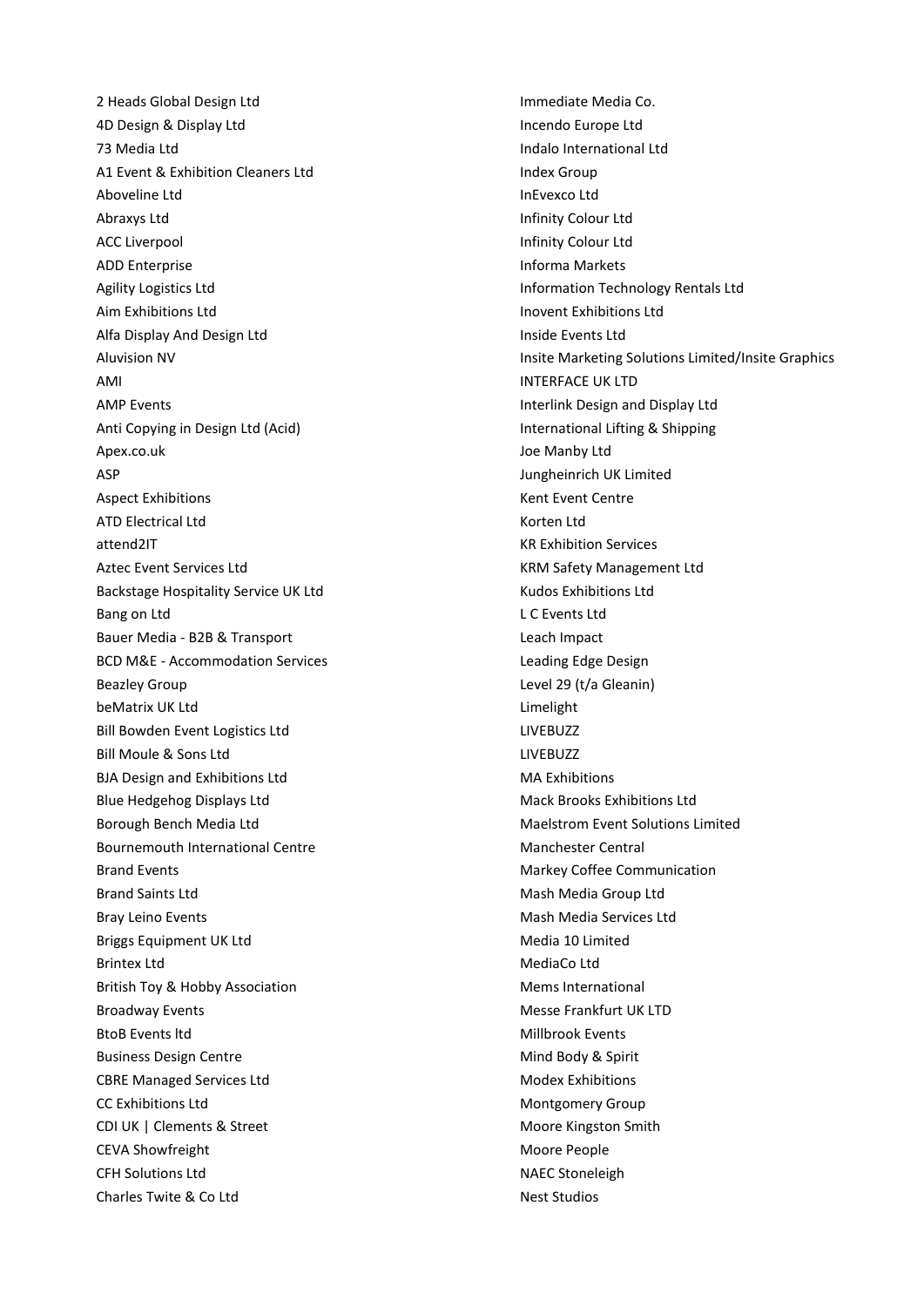CHS Group New Dimension Exhibitions Ltd Circdata New Scientist Ltd Clarion Events Ltd **Nimited** Nimlok Limited Clip International Ltd NJM (UK) Ltd CloserStill Media Northstar Travel Media Comexposium UK Ltd **Comexisted** Oliver Kinross Concept Furniture International Ltd Olympia London Concept G Exhibitions and Events (Pty) Ltd Concept G Exhibitions and Events (Pty) Ltd Concept Concept Control Cook and Associates **OPTIC** (UK) Courts Design Ltd **Courts Design Ltd Courts** Design Ltd **Courts** Design Ltd **Courts** Design Ltd **Courts** Design Ltd **Courts** Design Ltd **Courts** Design Ltd **Courts** Design Ltd **Courts** Design Ltd **Courts** Design Ltd **Cou** Create AV (UK) Ltd OX2P Ltd Creative Hire Ltd **P&J** Live Creative Logistix Solutions Ltd (CLS) example 20 and Display Ltd **Creative8 Limited Creative8 Limited Creative8 Limited Creative8 Limited Creative8 Limited Creative Perform Logistics Ltd** Creator International Itd **Perton Signs Ltd** Perton Signs Ltd Cvent Inc PLASA Events Ltd Cvent Inc **PPMA** D Donovan and Sons (Carpet Services) Ltd Press Red Rentals Ltd **Datalead Ltd** Priority Exhibitions DB Pixelhouse Ltd **Project::4 DC3 Design Ltd** Prospects Events DCE Group **Publicity Systems Ltd** DConcept QD Events Ltd DD Exhibitions Qdos Exhibitions Ltd Design Built Exhibitions Ltd Quartz Business Media DHL Trade Fairs & Events (UK) Limited Controller Controller Cuattro Display Ltd **Dijon Exhibition Design Co Ltd Contract Contract Contract Contract Contract Contract Contract Contract Contract Contract Contract Contract Contract Contract Contract Contract Contract Contract Contract Contract Contract** Display Revolution Ltd **Raccoon Events** Display Wizard Ltd Rapid News Publications Ltd Diversified Communications UK **RCNI** dmg Events **Reed Exhibitions** DMN designbuild Reeds Carpeting Contractors Ltd Dobson Brown Ltd **Remote Audio Visual Dods Group PLC CONSERVING PLC CONSERVING PLC Resolutions Ltd** DSA Limited **Ricoh Arena Duncan Sword Construction RMC Digital Print Ltd** DVV Media HR Group Ltd **Rocket Exhibition And Events** D-Zine Furnishing Solutions Ltd Rocket Exhibition Services Ltd East of England Arena and Events Centre **Rocket Graphics Ltd** Eastern Exhibition & Displays Royal Borough of Kensington and Chelsea Easyfairs Royal College of Physicians EDB UK Ltd **Royal Highland Centre** Edge Exhibition Design Limited RTD Systems Eikon Exhibition Centre Sandown Park Racecourse Electra **Saturn Exhibitions** Elevations Exhibition Design and Management Scan Display Solutions (Pty) Ltd ELS Displays Ltd Scottish Event Campus (SEC) Engage Business Media Sector Global Limited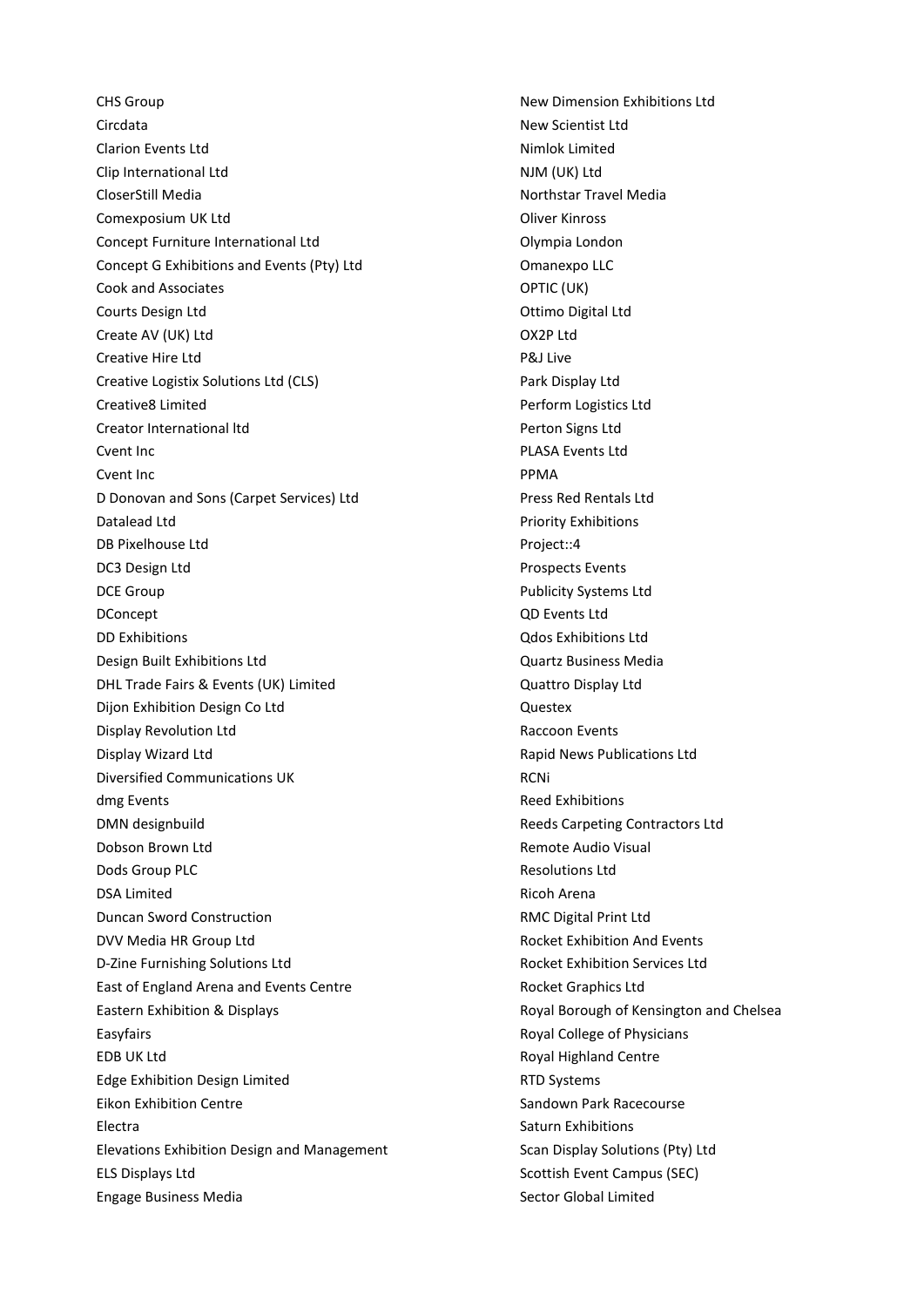Enigma Creative Solutions Ltd Sedef London Envisage Sharman Shaw Exhibitions Ltd Equinox Design Ltd Shinesmith ESM Ltd Systems Ltd Show Data Systems Ltd Europa International Exhibition Services Ltd Showlite Ltd Event Exhibition and Design Limited Sirius Conference And Events Ltd Event Exhibition Services Ltd Sistemas de Exposicion Event Support Solutions Skala Contracts Ltd EventCity Ltd Skyline Whitespace Exhibitions Ltd EventCreate Ltd **Smart AV UK Ltd** Smart AV UK Ltd Events Service LDA Limited Smart Digital TV Ltd EventShaper Ltd Smart Display & Exhibitions Evolve Creative Solutions Ltd Smarter Shows Ltd Smarter Shows Ltd Smarter Shows Ltd ExCeL London **SMP Group PLC** Exhibit 3Sixty Ltd Solutions 2 (UK) Ltd Solutions 2 (UK) Ltd Exhibit Designers And Producers Association Sommer Event Flooring Ltd Exhibition and Event Carpeting Company Ltd SQM sp. z.o.o. sp.k Exhibition Freighting G.S.M Ltd Stadium MK Exhibition Girls Ltd Stagecraftuk Exhibition Power Limited Standbuilder.co.uk Ltd Exhibition Services Ltd Symbiosis UK Ltd EXIB Ltd T2 Display Ltd Explori Tag Digital Ltd Expo Floors Ltd Tarsus Exhibitions Ltd Expose Designs Taylex Displays Ltd EXSA (Exhibition Association of Southern Africa) Tech AV Ltd Extreme Exhibitions Ltd Telford International Centre F2F Events Ltd Tembo Ltd Farnborough International Exhibition and Conference Centre Terrapinn Ltd Farnborough International Limited the state of the term of the term of the term of the term of the term of the term of the term of the term of the term of the term of the term of the term of the term of term of the term of Faversham House Group Ltd The Barista FESPA The Black Pear Fitz All Media Ltd The Brighton Centre Floor 2000 Ltd The Event & Exhibition Partnership Ltd Floorex Carpets Ltd The Event Co - London Ltd Fluency Marketing The Exhibition Agency Ltd Fordmmp Limited The Freeman Company (UK) Ltd Foremarke Exhibitions Ltd The Inside BV Formula Exhibitions Ltd The Intershell Group Forum Events Ltd **The Kia Oval** Fret Free Productions (Europe) Co Ltd The Manufacturing Technology Association - MTA Full Circle Events & Exhibitions Ltd Future Health Expo LTD The NEC Gallowglass Health & Safety LLP The O2 Genesis 3D Design Ltd The QMJ Group Ltd GH Display The Silverstone Wing Giant iTab Thorns Group and Thorns Group and Thorns Group and Thorns Group and Thorns Group GL Events Thorns Group